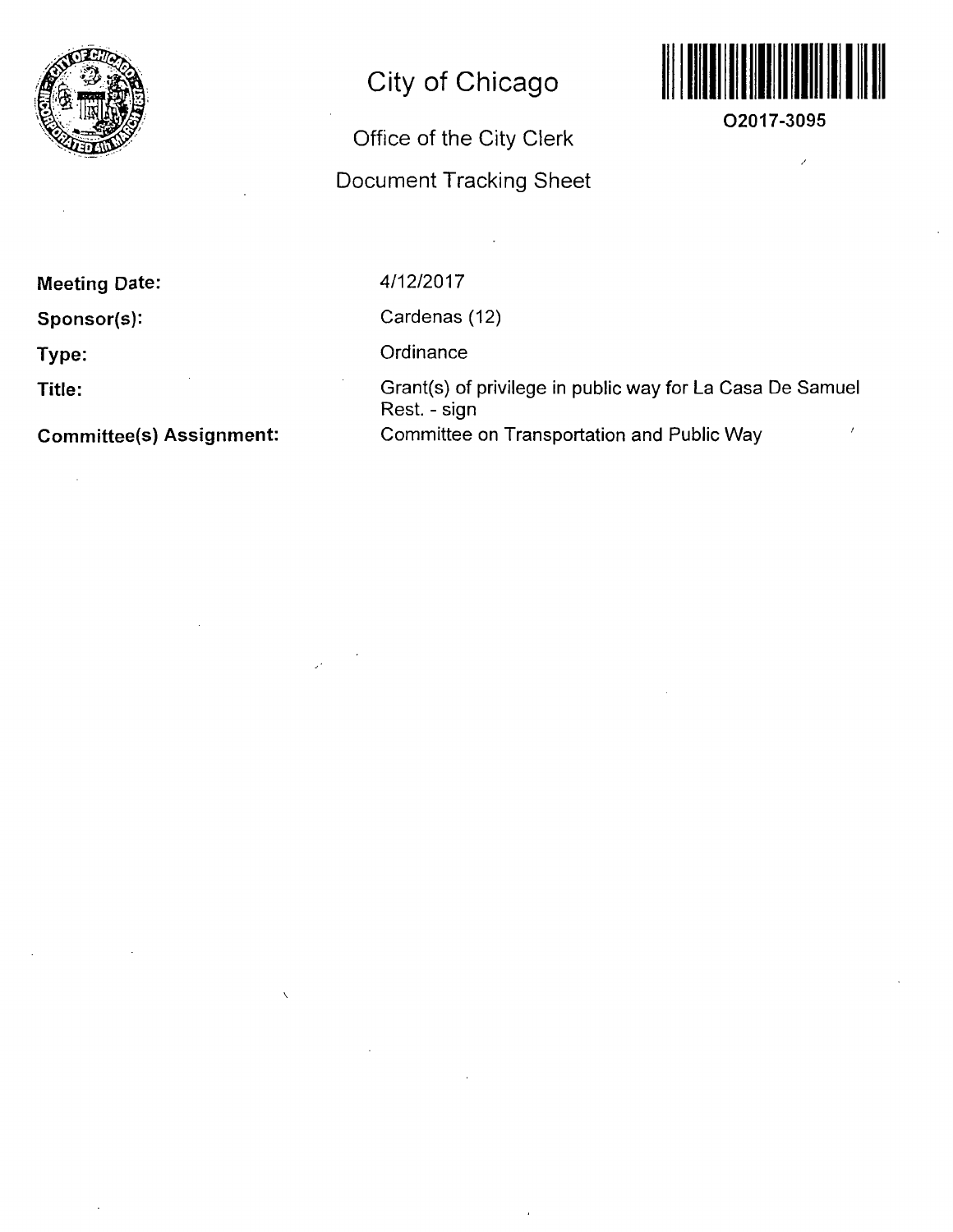Direct Intro  $#12$ 

**ORDINANCE** LA CASA DE SAMUEL REST. Acct. No. 7953 - 1 Permit No. 1127234

Be It Ordained by the City Council of the City of Chicago:

SECTION 1. Permission and authority are hereby given and granted to LA CASA DE SAMUEL REST., upon the terms and subject to the conditions of this ordinance to maintain and use one (1) sign(s) projecting over the public right-of-way attached to its premises known as 2834 W. Cermak Rd..

Said sign structure(s) measures as follows; along W. CERMAK ROAD: One (1) at seven (7) feet in length, five (5) feet in height and fourteen point four (14.4) feet above grade level.

The location of said privilege shall be as shown on prints kept on file with the Department of Business Affairs and Consumer Protection and the Office of the City Clerk.

Said privilege shall be constructed in accordance with plans and specifications approved by the Department of Transportation (Division of Project Development) and Zoning Department - Signs.

This grant of privilege in the public way shall be subject to the provisions of Section 10-28-015 and all other required provisions of the Municipal Code of Chicago.

The grantee shall pay to the City of Chicago as compensation for the privilege #1127234 herein granted the sum of three hundred (\$300.00) per annum in advance.

A 25% penalty will be added for payments received after due date.

The permit holder agrees to hold the City of Chicago harmless for any damage, relocation or replacement costs associated with damage, relocation or removal of private property caused by the City performing work in the public way.

Authority herein given and granted for a period of five (5) years from and after 03/14/2017.

Alderman

George Cardenas 12<sup>th</sup> Ward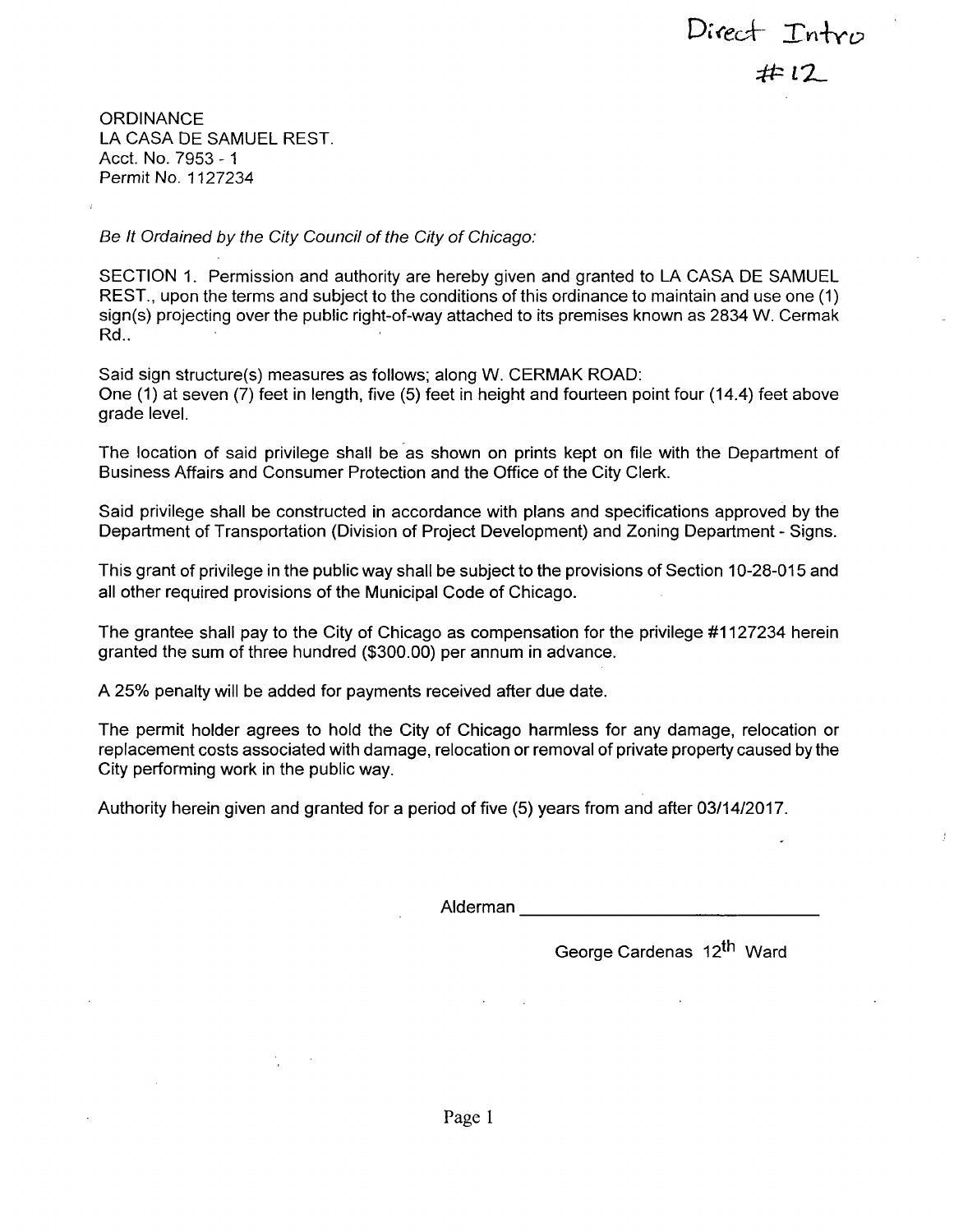$\ddot{\phantom{a}}$ 

 $\hat{\boldsymbol{\beta}}$  $\ddot{\phantom{a}}$ 



 $\ddot{\phantom{0}}$